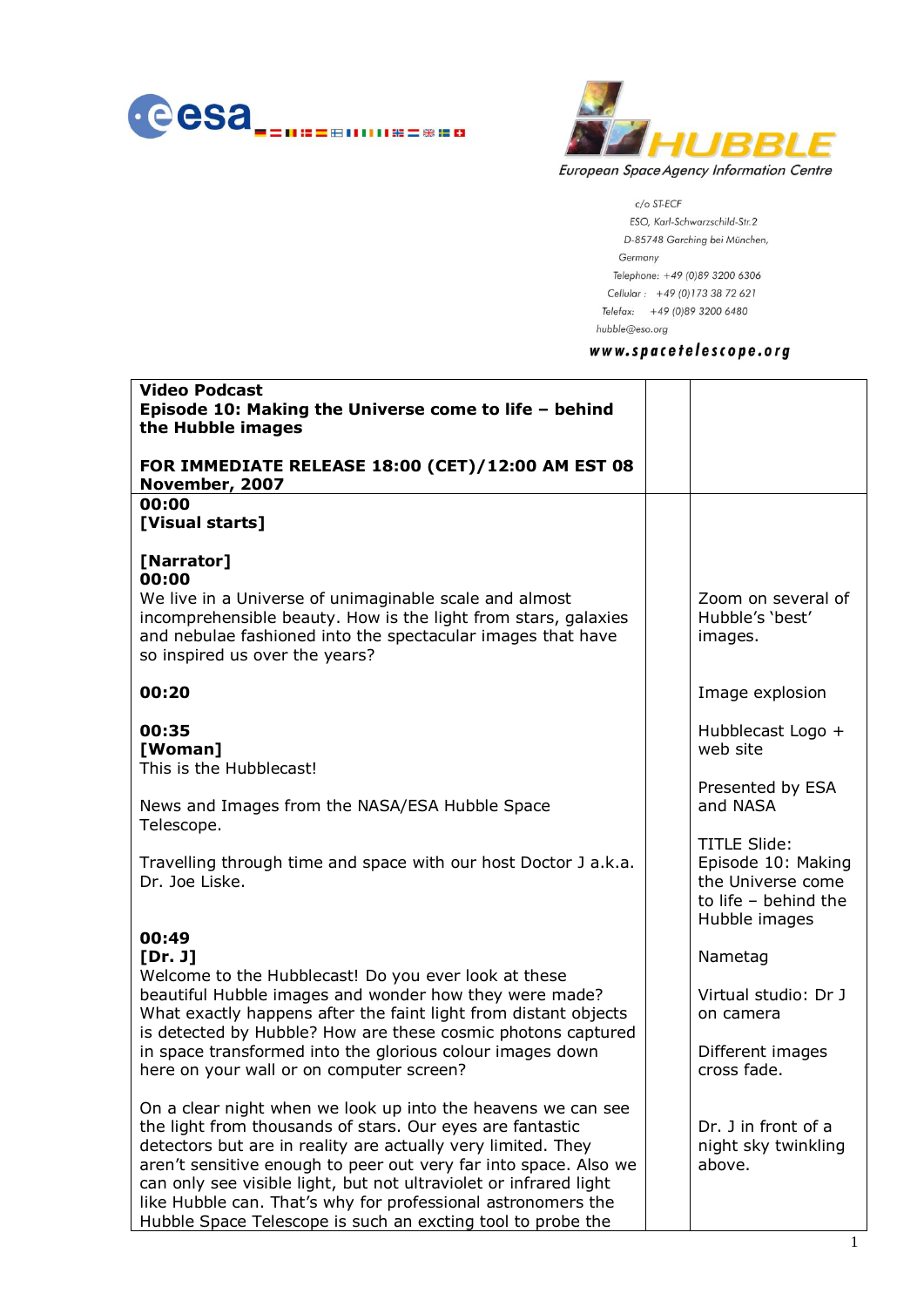#### Universe.

# **01:36 [Narrator]**

Sitting at its vantage point 600 km above the Earth, Hubble is a window on the Universe. The journey to make a Hubble image begins when light from a distant object starts on its way towards us. After travelling across the vast distances of space it is captured by Hubble with its 2.4 metre wide mirror. The light is then sent to one of Hubble's several cameras where the photons are turned into an electrical charge by a CCD chip rather similar to the ones in digital cameras.

The Advanced Camera for Surveys (ACS), for example, contains over 16 million picture elements or 'pixels'. These act as miniature 'buckets' to collect the light. The camera then reads how much light has been captured in each bucket (the charge within each of the pixels) and outputs an image. This readout is then beamed back to the Earth as a series of encoded numbers that are stored in archives in the US and Europe.

#### **02:32 [Dr. J]**

Hubble's cameras image the Universe with different filters – like this one. These select specific wavelengths of light that are characteristic of different physical processes which may be going on in different parts of distant galaxies and nebulae. Each of the filters results in a single greyscale image which is then assigned a colour. This colour is usually chosen to more or less correspond to the actual colour of the filter, although this is not always true. Anywhere between two and six filtered images are combined to create the final colour image.

Take this view of the colliding Antennae Galaxies. Hubble imaged this colliding pair through red, green and blue filters to reveal the different components inside the galaxies. For example the red light is coming from old stars and glowing hydrogen gas, while the blue light is showing the violent star formation triggered by the cosmic collision. The red, green and blue images are combined to create the final multi-colour image.

# **03:42**

# **[Narrator]**

One of the challenges in making images is that there is a huge range of brightness in nature from faint to bright objects and astronomical images are so rich in information that our eyes and computer screens cannot show their full content. Nature can be difficult to capture in a single photograph and most of us have encountered situations like the following. Imagine you try to take a picture of a landscape. When you do so you can either capture the bright parts of the sky or the darker parts of the vegetation, but rarely both together. The job of the image processing specialists is to compress this range of brightnesses

# **HST**

Graphic of light from a distant galaxy sweeping back across space past galaxies and nebulae to bounce around inside Hubble and (eventually) beamed back as a stream of numbers to Earth.

'Light' falls in buckets that are serially read out.

TDRS animation

Dr J. shows a colour filter

Working with the images full screen on 'virtual lightbox.'

Show image showing outside house… …Then inside house… …and then combined image.